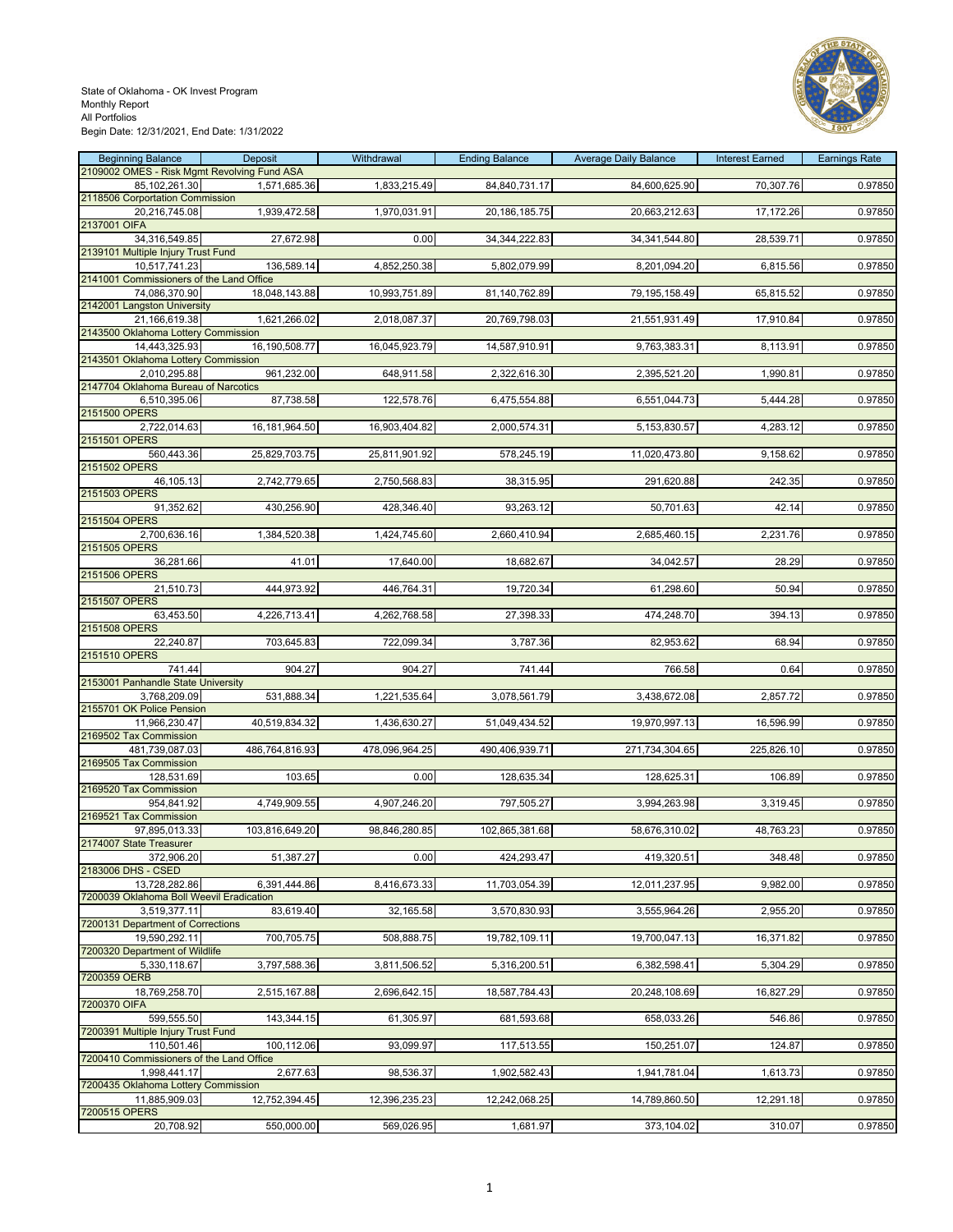| <b>Beginning Balance</b><br>7200557 Oklahoma Police Pension | Deposit       | Withdrawal       | <b>Ending Balance</b> | <b>Average Daily Balance</b> | <b>Interest Earned</b> | <b>Earnings Rate</b> |
|-------------------------------------------------------------|---------------|------------------|-----------------------|------------------------------|------------------------|----------------------|
| 0.00                                                        | 200,628.64    | 200,628.64       | 0.00                  | 48,461.88                    | 40.27                  | 0.97850              |
| 7200588 Real Estate Commission                              |               |                  |                       |                              |                        |                      |
| 1,926,305.04<br>7200830 Department of Human Services        | 192,488.89    | 116,284.62       | 2,002,509.31          | 2,013,286.17                 | 1,673.15               | 0.97850              |
| 55,514.51                                                   | 44.77         | 0.00             | 55,559.28             | 55,553.50                    | 46.17                  | 0.97850              |
| 7201825 University Hospitals Authority                      |               |                  |                       | $-1, 117, 392.75$            |                        |                      |
| 4,470,515.73<br>7205090 OMES Risk Management Division/DSC   | 42,447,550.68 | 46,917,895.39    | 171.02                |                              | 0.00                   | 0.97850              |
| 31,173,634.11                                               | 10,744,044.16 | 1,759,793.09     | 40, 157, 885. 18      | 34,469,588.98                | 28,646.12              | 0.97850              |
| 7205131 Department of Corrections<br>826,647.25             | 753,643.06    | 579,873.47       | 1,000,416.84          | 856,832.39                   | 712.07                 | 0.97850              |
| 7205204 JM Davis Arms & Historical Museum                   |               |                  |                       |                              |                        |                      |
| 10,063.96<br>7205320 Department of Wildlife                 | 8.12          | 0.00             | 10,072.08             | 10,071.29                    | 8.37                   | 0.97850              |
| 978.919.86                                                  | 110,434.15    | 38,416.64        | 1,050,937.37          | 1,014,607.95                 | 843.19                 | 0.97850              |
| 7205359 Sustaining OK Energy Resources                      |               |                  |                       |                              |                        |                      |
| 6,179,413.57<br>7205435 Oklahoma Lottery Commission         | 351,390.26    | 56,111.86        | 6,474,691.97          | 6,283,669.51                 | 5,222.07               | 0.97850              |
| 140,665.96                                                  | 6,369.10      | 19,500.00        | 127,535.06            | 130,063.86                   | 108.09                 | 0.97850              |
| 7205515 OPERS                                               |               |                  |                       |                              |                        |                      |
| 791,329.25<br>7205563 OK Bd for Private Vocational Schools  | 76,190.79     | 0.00             | 867,520.04            | 812,108.65                   | 674.91                 | 0.97850              |
| 23,020.83                                                   | 22.90         | 17,952.81        | 5,090.92              | 16,574.58                    | 13.77                  | 0.97850              |
| 7205630 Oklahoma Department of Securities<br>950,290.93     | 1,265.34      | 0.00             | 951,556.27            | 951,360.74                   | 790.63                 | 0.97850              |
| 7205807 Oklahoma Health Care Authority                      |               |                  |                       |                              |                        |                      |
| 2,783,380.18                                                | 60,453,751.69 | 62, 185, 251. 62 | 1,051,880.25          | 14,453,538.80                | 12,011.68              | 0.97850              |
| 7210270 State Election Board<br>3,432,123.31                | 2,768.58      | 13,088.00        | 3,421,803.89          | 3,424,126.80                 | 2,845.64               | 0.97850              |
| 7210320 Department of Wildlife                              |               |                  |                       |                              |                        |                      |
| 6,728,134.31<br>7210350 Oklahoma Historical Society         | 140,111.51    | 181,477.64       | 6,686,768.18          | 6,699,543.38                 | 5,567.69               | 0.97850              |
| 29.42                                                       | 0.02          | 0.00             | 29.44                 | 29.44                        | 0.02                   | 0.97850              |
| 7210400 Office of Juvenile Affairs                          |               |                  |                       |                              |                        |                      |
| 9,142.93<br>7210410 Commissioners of the Land Office        | 11.18         | 735.54           | 8,418.57              | 8,702.21                     | 7.23                   | 0.97850              |
| 132,340.28                                                  | 106.72        | 0.00             | 132,447.00            | 132,436.67                   | 110.06                 | 0.97850              |
| 7210515 OPERS<br>284,283.72                                 | 19,624.37     | 0.00             | 303,908.09            | 289,577.29                   | 240.65                 | 0.97850              |
| 7210570 State Board of Licensure for Professional           |               |                  |                       |                              |                        |                      |
| 370,154.64                                                  | 298.49        | 0.00             | 370,453.13            | 370,414.62                   | 307.83                 | 0.97850              |
| 7210588 Real Estate Commission<br>332,681.60                | 18,916.05     | 336.00           | 351,261.65            | 345,845.20                   | 287.42                 | 0.97850              |
| 7215270 State of Oklahoma Election Board                    |               |                  |                       |                              |                        |                      |
| 9,690,050.19<br>7215320 Department of Wildlife              | 7,824.13      | 25,892.39        | 9,671,981.93          | 9,686,606.16                 | 8,050.10               | 0.97850              |
| 3,931,383.17                                                | 12,226.71     | 0.00             | 3,943,609.88          | 3,939,796.33                 | 3,274.19               | 0.97850              |
| 7215566 Tourism & Recreation Department                     |               |                  |                       |                              |                        |                      |
| 2,439,994.60<br>7215585 Department of Public Safety         | 1,971,639.65  | 2,002,231.13     | 2,409,403.12          | 2,343,908.97                 | 1,947.92               | 0.97850              |
| 383,554.19                                                  | 310.12        | 29,764.98        | 354,099.33            | 370,784.62                   | 308.14                 | 0.97850              |
| 7215670 JD McCarty Center<br>927,071.33                     | 13,094.09     | 1,729.24         | 938,436.18            | 935,279.85                   | 777.27                 | 0.97850              |
| 7215825 University Hospitals Authority                      |               |                  |                       |                              |                        |                      |
| 1,617,699.23                                                | 4,319.63      | 0.00             | 1,622,018.86          | 1,618,932.12                 | 1,345.42               | 0.97850              |
| 7216805 Department of Rehabilitation Services<br>807,035.57 | 8,756.98      | 3,718.08         | 812,074.47            | 810,189.92                   | 673.31                 | 0.97850              |
| 7220090 OSF Building Project Fund                           |               |                  |                       |                              |                        |                      |
| 0.42<br>7220320 Dept of Wildlife Conservation               | 0.00          | 0.00             | 0.42                  | 0.42                         | 0.00                   | 0.97850              |
| 2,925,683.69                                                | 542,791.75    | 46,763.42        | 3,421,712.02          | 3,132,861.53                 | 2,603.58               | 0.97850              |
| 7220570 OSB of Licensure for Professional Engine            |               |                  |                       |                              |                        |                      |
| 300,572.43<br>7220585 Department of Public Safety           | 242.38        | 0.00             | 300,814.81            | 300,783.54                   | 249.97                 | 0.97850              |
| 3,485,996.62                                                | 672,008.57    | 100,292.76       | 4,057,712.43          | 3,671,052.26                 | 3,050.85               | 0.97850              |
| 7220830 Department of Human Services<br>13,781.98           | 11.11         | 2,970.00         | 10,823.09             | 13,216.82                    | 10.98                  | 0.97850              |
| 7225040 Department of Agriculture                           |               |                  |                       |                              |                        |                      |
| 336,493.54                                                  | 576.60        | 0.00             | 337,070.14            | 336,753.05                   | 279.86                 | 0.97850              |
| 7225830 Department of Human Services<br>2,845,075.85        | 57,931.76     | 2,726,755.57     | 176,252.04            | 2,446,571.48                 | 2,033.23               | 0.97850              |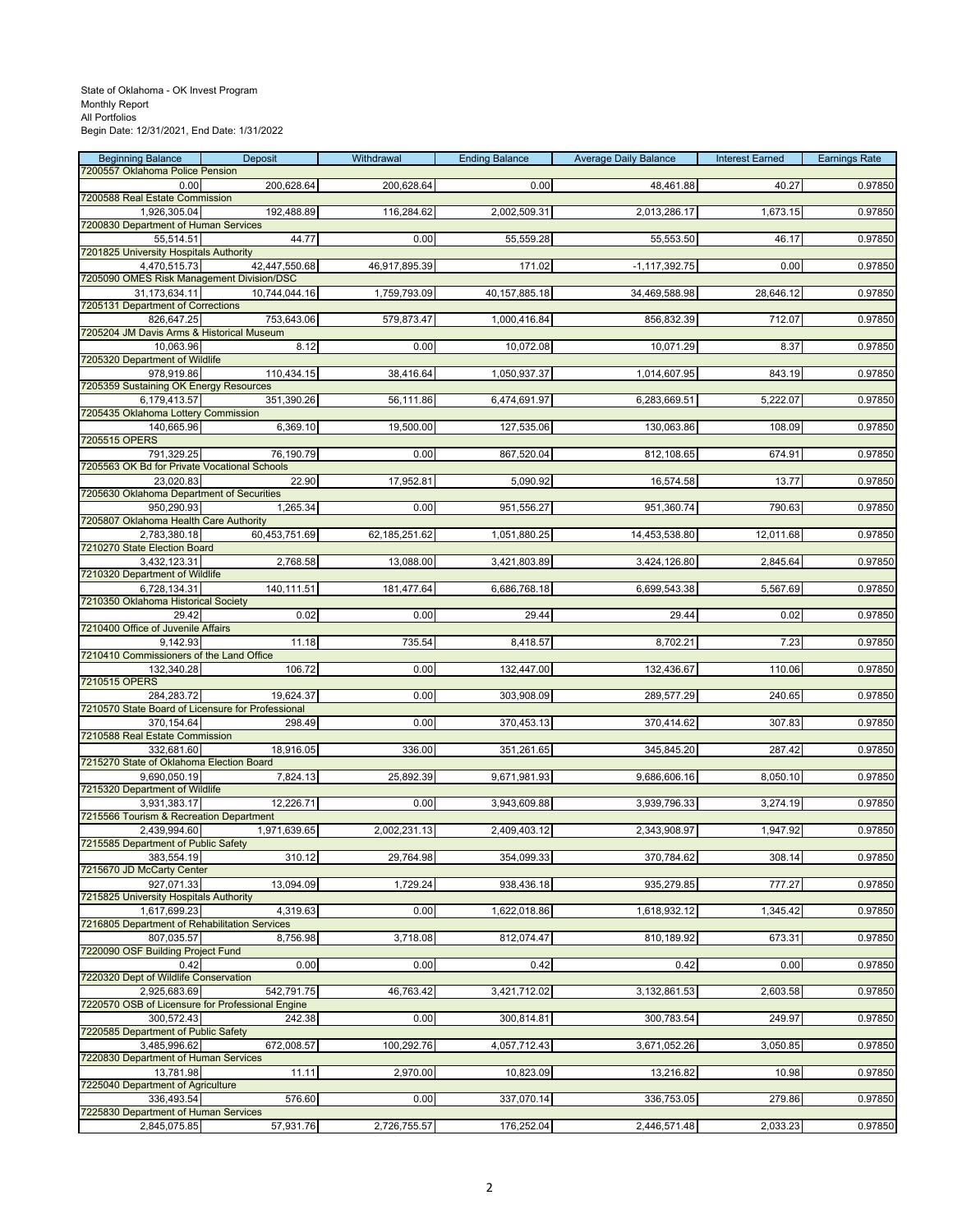| <b>Beginning Balance</b>                                          | Deposit                                            | Withdrawal    | <b>Ending Balance</b> | <b>Average Daily Balance</b> | <b>Interest Earned</b> | <b>Earnings Rate</b> |
|-------------------------------------------------------------------|----------------------------------------------------|---------------|-----------------------|------------------------------|------------------------|----------------------|
| 7230220 Oklahoma Crime Victims Compensation<br>617, 157. 17       | 443,320.88                                         | 121,190.26    | 939,287.79            | 685,547.41                   | 569.73                 | 0.97850              |
| 7230345 Department of Transportation                              |                                                    |               |                       |                              |                        |                      |
| 6,861,603.42                                                      | 490,908.92                                         | 1,587,938.06  | 5,764,574.28          | 6,394,273.27                 | 5,313.99               | 0.97850              |
| 7230695 Tax Commission<br>879,305.45                              | 1,024,443.72                                       | 0.00          | 1,903,749.17          | 917,564.97                   | 762.55                 | 0.97850              |
| 7230807 Health Care Authority                                     |                                                    |               |                       |                              |                        |                      |
| 281,185.33                                                        | 7,300,510.80                                       | 7,421,049.39  | 160,646.74            | 1,993,896.96                 | 1,657.04               | 0.97850              |
| 7235605 Regents for Higher Education<br>$\overline{9,2}10,449.79$ |                                                    |               |                       |                              |                        |                      |
| 7240807 Health Care Authority                                     | 12,391.70                                          | 1,623,727.80  | 7,599,113.69          | 8,876,293.91                 | 7,376.69               | 0.97850              |
| 13,897,744.53                                                     | 11,207.19                                          | 0.00          | 13,908,951.72         | 13,907,505.63                | 11,557.90              | 0.97850              |
| 7240830 Oklahoma Human Services                                   |                                                    |               |                       |                              |                        |                      |
| 16,765,386.92<br>7244090 OMES Dept of Central Services            | 13,618.14                                          | 85,481.88     | 16,693,523.18         | 16,760,703.00                | 13,929.06              | 0.97850              |
| 1,495,347.16                                                      | 314,868.17                                         | 217,393.97    | 1,592,821.36          | 1,454,273.49                 | 1,208.58               | 0.97850              |
| 7245807 Health Care Authority                                     |                                                    |               |                       |                              |                        |                      |
| 16,079,956.55                                                     | 6,004,325.99                                       | 2,917,088.01  | 19, 167, 194.53       | 18,562,934.60                | 15,426.82              | 0.97850              |
| 7255090 Department of Central Services<br>1,217,658.88            | 487.43                                             | 0.00          | 1,218,146.31          | 1,218,039.78                 | 1,012.26               | 0.97850              |
| 7255585 Oklahoma Dept of Public Safety                            |                                                    |               |                       |                              |                        |                      |
| 22,509.53                                                         | 18.15                                              | 0.00          | 22,527.68             | 22,525.34                    | 18.72                  | 0.97850              |
| 7260090 OMES Risk Management Division<br>5,761,874.05             | 10,452.36                                          | 22,413.64     | 5,749,912.77          | 5,765,323.25                 | 4,791.30               | 0.97850              |
| 7265090 Risk Management Fund                                      |                                                    |               |                       |                              |                        |                      |
| 449,043.71                                                        | 494,206.08                                         | 410,062.49    | 533,187.30            | 495,796.57                   | 412.03                 | 0.97850              |
| 7275740 OST - SEED<br>20,420.14                                   | 16.70                                              | 554.83        | 19,882.01             | 20,237.81                    | 16.82                  | 0.97850              |
| 7280090 OMES DCS Property Distribution                            |                                                    |               |                       |                              |                        |                      |
| 724,546.82                                                        | 70,486.26                                          | 80,594.97     | 714,438.11            | 726,804.55                   | 604.01                 | 0.97850              |
| 7280131 Department of Corrections                                 |                                                    |               |                       |                              |                        |                      |
| 6,219,291.23<br>7280345 Department of Transportation              | 3,465,547.58                                       | 1,880,840.87  | 7,803,997.94          | 6,908,776.77                 | 5,741.57               | 0.97850              |
| 462,490.64                                                        | 567,763.24                                         | 109,711.47    | 920,542.41            | 871,129.38                   | 723.96                 | 0.97850              |
| 7285345 Department of Transportation                              |                                                    |               |                       |                              |                        |                      |
| 185,034,695.11<br>7295090 Emergency & Transportation              | 10,941,594.77                                      | 11,873,080.74 | 184, 103, 209. 14     | 186,736,982.75               | 155,188.66             | 0.97850              |
| 4,643,260.00                                                      | 10,000.00                                          | 0.00          | 4,653,260.00          | 4,649,711.61                 | 3,864.17               | 0.97850              |
| 7296150 University of Science & Arts                              |                                                    |               |                       |                              |                        |                      |
| 41.83<br>7303000 Tobacco Litigation Escrow Fund                   | 0.03                                               | 0.00          | 41.86                 | 41.86                        | 0.03                   | 0.97850              |
| 30,326.14                                                         | 24.46                                              | 0.00          | 30,350.60             | 30,348.23                    | 25.22                  | 0.97850              |
| 7360566 Tourism & Recreation Department                           |                                                    |               |                       |                              |                        |                      |
| 6,085,632.03                                                      | 30,796.08                                          | 0.00          | 6,116,428.11          | 6,111,579.61                 | 5,079.06               | 0.97850              |
| 7401105 OCIA NACEA Construction Series 2018B<br>689,458.57        | 555.98                                             | 74,707.50     | 615,307.05            | 673,091.31                   | 559.38                 | 0.97850              |
|                                                                   | 7403292 Oklahoma Department of Environmental Quali |               |                       |                              |                        |                      |
| 295,429.25                                                        | 230.17                                             | 533.20        | 295,126.22            | 295,138.35                   | 245.28                 | 0.97850              |
| 7405220 District Attorneys Council<br>4,947,610.50                | 4,115.35                                           | 174,931.39    | 4,776,794.46          | 4,917,786.99                 | 4,086.95               | 0.97850              |
| 7408105 OCIA                                                      |                                                    |               |                       |                              |                        |                      |
| 0.00                                                              | 1,076,668.09                                       | 538,143.23    | 538,524.86            | 156,579.83                   | 130.13                 | 0.97850              |
| 7409105 OCIA NACEA Revenue Series 2018B<br>0.00                   | 88,987.19                                          | 88,961.35     | 25.84                 | 37,329.71                    | 31.02                  | 0.97850              |
| 7411105 OCIA Capitol Repair Revenue Series 2018C                  |                                                    |               |                       |                              |                        |                      |
| 0.00                                                              | 435,699.03                                         | 435,390.63    | 308.40                | 112,637.43                   | 93.61                  | 0.97850              |
| 7412105 OCIA                                                      |                                                    |               |                       |                              |                        |                      |
| 0.00<br>7415105 OCIA DOC Construction Series 2018D                | 1,259,242.01                                       | 1,258,512.50  | 729.51                | 853,199.64                   | 709.06                 | 0.97850              |
| 24,301,746.55                                                     | 20,212.64                                          | 1,821,917.44  | 22,500,041.75         | 23,638,230.94                | 19,644.67              | 0.97850              |
| 7416000 OSF - Oil Overcharge                                      |                                                    |               |                       |                              |                        |                      |
| 294,706.20<br>7416105 OCIA DOC Revenue Series 2018D               | 237.65                                             | 0.00          | 294,943.85            | 294,920.85                   | 245.10                 | 0.97850              |
| 0.00                                                              | 750,771.32                                         | 750,238.54    | 532.78                | 460,304.84                   | 382.54                 | 0.97850              |
| 7416160 Department of Commerce                                    |                                                    |               |                       |                              |                        |                      |
| 3,100,432.05                                                      | 2,500.20                                           | 0.00          | 3,102,932.25          | 3,102,690.30                 | 2,578.51               | 0.97850              |
| 7419105 OCIA<br>0.00                                              | 4,219,464.16                                       | 2,285,856.25  | 1,933,607.91          | 755,235.55                   | 627.64                 | 0.97850              |
| 7420105 OCIA                                                      |                                                    |               |                       |                              |                        |                      |
| 2,194,279.19                                                      | 2,190.50                                           | 169,362.47    | 2,027,107.22          | 2,158,014.57                 | 1,793.43               | 0.97850              |
| 7424105 OCIA<br>0.00                                              | 211,695.95                                         | 211,552.08    | 143.87                | 34,251.25                    | 28.46                  | 0.97850              |
|                                                                   |                                                    |               |                       |                              |                        |                      |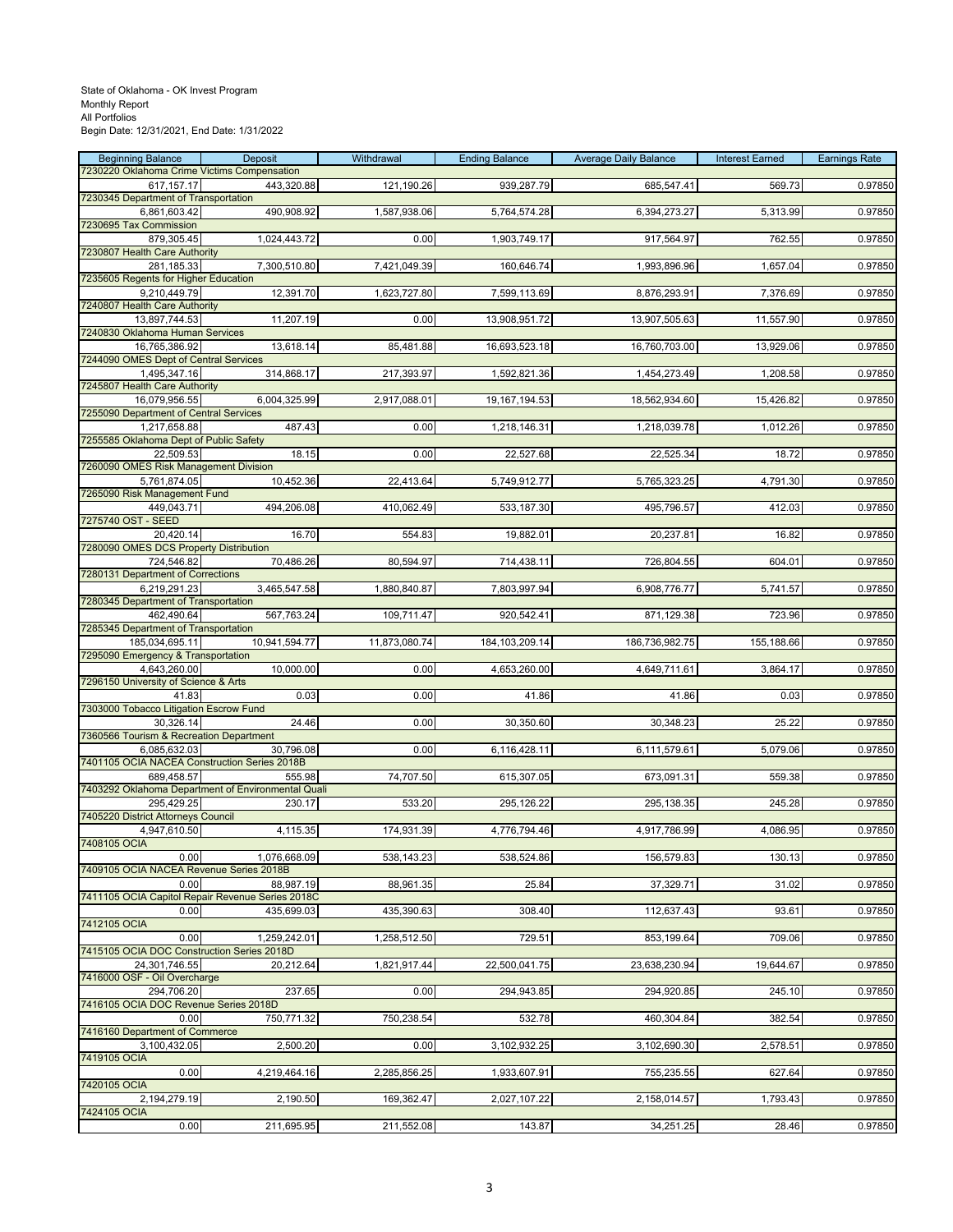| <b>Beginning Balance</b>                                     | Deposit       | Withdrawal    | <b>Ending Balance</b> | <b>Average Daily Balance</b> | <b>Interest Earned</b> | <b>Earnings Rate</b> |
|--------------------------------------------------------------|---------------|---------------|-----------------------|------------------------------|------------------------|----------------------|
| 7426000 OSF - Oil Overcharge<br>2,462,421.07                 | 1,985.70      | 0.00          | 2,464,406.77          | 2,464,214.61                 | 2,047.90               | 0.97850              |
| 7426160 Department of Commerce                               |               |               |                       |                              |                        |                      |
| 14,937,084.71<br>7427105 OCIA-Revenue Series 2019B           | 66,314.56     | 0.00          | 15,003,399.27         | 14,961,967.79                | 12,434.22              | 0.97850              |
| 1,802,884.33                                                 | 1,477.12      | 0.00          | 1,804,361.45          | 1,804,218.50                 | 1,499.40               | 0.97850              |
| 7428105 OCIA Endowed Chairs Fund<br>0.00                     | 1,915,081.88  | 957,201.55    | 957,880.33            | 278,510.32                   | 231.46                 | 0.97850              |
| 7430010 Oklahoma State University                            |               |               |                       |                              |                        |                      |
| 2,375,866.57<br>7430011 Oklahoma State University            | 3,458,270.57  | 3,736,733.20  | 2,097,403.94          | 2,800,197.39                 | 2,327.12               | 0.97850              |
| 1,941,200.53                                                 | 1,727,391.88  | 1,847,622.63  | 1,820,969.78          | 2,080,624.98                 | 1,729.11               | 0.97850              |
| 7430012 Oklahoma State University<br>1,862,216.08            | 1,717,771.65  | 1,348,417.67  | 2,231,570.06          | 2,016,273.82                 | 1,675.63               | 0.97850              |
| 7430013 Oklahoma State University                            |               |               |                       |                              |                        |                      |
| 1,966,477.18<br>7430014 Oklahoma State University            | 1,502.74      | 83,602.78     | 1,884,377.14          | 1,927,516.94                 | 1,601.87               | 0.97850              |
| 1,569,964.93                                                 | 497,446.56    | 738,035.45    | 1,329,376.04          | 1,643,713.54                 | 1,366.02               | 0.97850              |
| 7430015 Oklahoma State University                            |               |               |                       |                              |                        |                      |
| 1,775,925.43<br>7430016 Oklahoma State University            | 499,896.32    | 131,690.27    | 2,144,131.48          | 2,072,367.41                 | 1,722.25               | 0.97850              |
| 248,195.94                                                   | 200.36        | 738.46        | 247,657.84            | 248,186.34                   | 206.26                 | 0.97850              |
| 7430100 Cameron University<br>999,148.63                     | 533,040.22    | 510,361.95    | 1,021,826.90          | 954,883.62                   | 793.56                 | 0.97850              |
| 7430420 Langston University                                  |               |               |                       |                              |                        |                      |
| 891,539.32<br>7430461 Rogers State College                   | 500,766.77    | 716,915.88    | 675,390.21            | 828,964.52                   | 688.91                 | 0.97850              |
| 1,987,352.91                                                 | 107,048.22    | 210,752.89    | 1,883,648.24          | 1,943,329.39                 | 1,615.01               | 0.97850              |
| 7430505 Northwestern Oklahoma State University<br>317,884.88 | 31,237.15     | 63,682.01     | 285,440.02            | 311,535.87                   | 258.90                 | 0.97850              |
| 7430530 Panhandle State University                           |               |               |                       |                              |                        |                      |
| 13,101.82<br>7430665 Southwestern Oklahoma State University  | 68,025.10     | 68,107.09     | 13,019.83             | 17, 134. 77                  | 14.24                  | 0.97850              |
| 1,716,369.05                                                 | 0.00          | 152,527.74    | 1,563,841.31          | 1,665,499.35                 | 1,384.12               | 0.97850              |
| 7430760 University of Oklahoma<br>24,501,194.12              | 33,951,792.04 | 10,849,554.48 | 47,603,431.68         | 30,990,714.70                | 25,754.98              | 0.97850              |
| 7430770 OUHSC                                                |               |               |                       |                              |                        |                      |
| 80,327,266.95<br>7430773 Oklahoma State University           | 19,438,837.77 | 7,515,272.22  | 92,250,832.50         | 89,759,710.81                | 74,595.24              | 0.97850              |
| 2,869,135.89                                                 | 6,205,888.49  | 8,118,237.28  | 956,787.10            | 1,694,098.13                 | 1,407.89               | 0.97850              |
| 7434105 OCIA<br>0.00                                         | 210,903.12    | 189,225.00    | 21,678.12             | 65,784.39                    | 54.67                  | 0.97850              |
| 7436000 OSF - Oil Overcharge                                 |               |               |                       |                              |                        |                      |
| 2,700.75<br>7436105 OCIA                                     | 2.18          | 0.00          | 2,702.93              | 2,702.72                     | 2.25                   | 0.97850              |
| 0.00                                                         | 224,667.80    | 224,549.48    | 118.32                | 152,221.03                   | 126.50                 | 0.97850              |
| 7437105 OCIA<br>11,133,638.04                                | 10,070.19     | 1,637,568.92  | 9,506,139.31          | 10,737,160.26                | 8,923.17               | 0.97850              |
| 7438105 OCIA                                                 |               |               |                       |                              |                        |                      |
| 0.00<br>7439105 2020A OCIA                                   | 377,808.96    | 377,541.67    | 267.29                | 97,671.53                    | 81.17                  | 0.97850              |
| 0.00                                                         | 1,482,524.51  | 1,481,666.67  | 857.84                | 1,004,484.50                 | 834.78                 | 0.97850              |
| 7442105 OCIA<br>0.00                                         |               |               |                       |                              |                        | 0.97850              |
| 7443105 OCIA                                                 | 1,129,939.15  | 1,129,284.79  | 654.36                | 765,590.41                   | 636.25                 |                      |
| 141,237.50<br>7444105 OCIA 2017C Series                      | 516,282.96    | 417,862.50    | 239,657.96            | 321,894.15                   | 267.51                 | 0.97850              |
| 0.00                                                         | 132,371.98    | 132,330.42    | 41.56                 | 8,574.98                     | 7.13                   | 0.97850              |
| 7444835 Water Resources Board                                |               |               |                       |                              |                        |                      |
| 8,017,522.56<br>7445105 Oklahoma Capital Improvement         | 6,687.15      | 41,622.59     | 7,982,587.12          | 8,009,322.16                 | 6,656.19               | 0.97850              |
| 0.00                                                         | 800,197.58    | 799,631.25    | 566.33                | 206,867.98                   | 171.92                 | 0.97850              |
| 7445835 Water Resources Board<br>4,278,766.08                | 841.85        | 120,276.88    | 4,159,331.05          | 4,244,331.53                 | 3,527.27               | 0.97850              |
| 7447105 OCIA                                                 |               |               |                       |                              |                        |                      |
| 0.00<br>7450105 OCIA Series 2020B                            | 306,847.38    | 242,208.34    | 64,639.04             | 122,479.08                   | 101.79                 | 0.97850              |
| 0.00                                                         | 828,755.32    | 828,274.48    | 480.84                | 561,523.47                   | 466.66                 | 0.97850              |
| 7451105 OCIA Series 2020B<br>147,487,475.96                  | 118,933.86    | 0.00          | 147,606,409.82        | 147,594,900.09               | 122,659.45             | 0.97850              |
| 7452105 OCIA Series 2020D                                    |               |               |                       |                              |                        |                      |
| 0.00                                                         | 83,502.34     | 83,454.17     | 48.17                 | 51,192.84                    | 42.54                  | 0.97850              |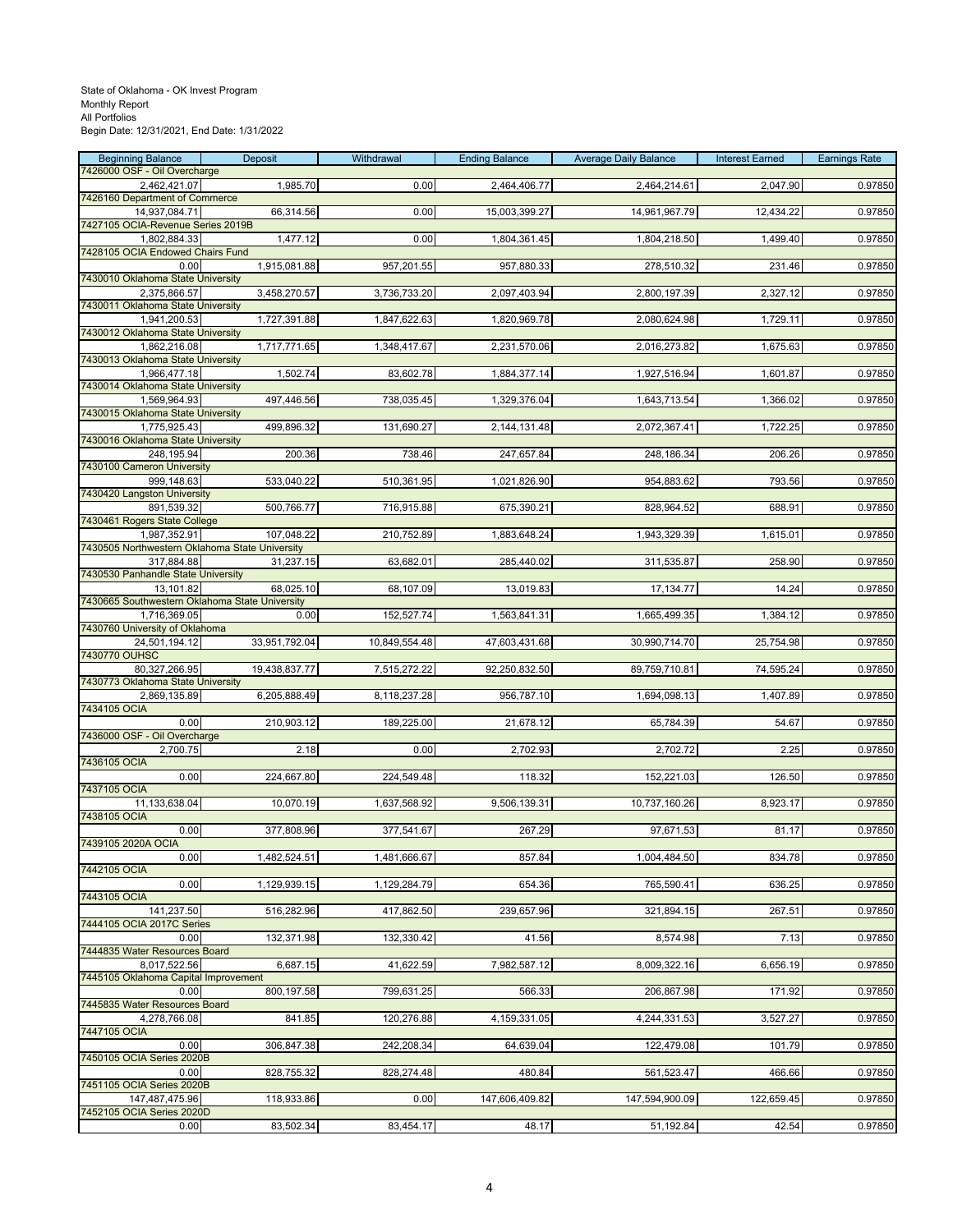| <b>Beginning Balance</b>                               | Deposit       | Withdrawal    | <b>Ending Balance</b> | <b>Average Daily Balance</b> | <b>Interest Earned</b> | <b>Earnings Rate</b> |
|--------------------------------------------------------|---------------|---------------|-----------------------|------------------------------|------------------------|----------------------|
| 7453105 OCIA Series 2020D<br>11,357,391.48             | 9,601.35      | 1,287,473.42  | 10,079,519.41         | 10,617,337.17                | 8,823.59               | 0.97850              |
| 7454105 OCIA Series 2020E                              |               |               |                       |                              |                        |                      |
| 0.00                                                   | 532,470.98    | 266,144.76    | 266,326.22            | 171,870.20                   | 142.83                 | 0.97850              |
| 7455105 OCIA<br>0.00                                   | 352,970.40    | 352,720.84    | 249.56                | 91,250.14                    | 75.83                  | 0.97850              |
| 7455160 Department of Commerce                         |               |               |                       |                              |                        |                      |
| 530,500.84                                             | 35,713.65     | 0.00          | 566,214.49            | 542,695.08                   | 451.01                 | 0.97850              |
| 7456105 OCIA Series 2020E                              |               |               |                       |                              |                        |                      |
| 20,095,401.44<br>7458105 OCIA Series 2020C             | 17,337.01     | 2,487,736.99  | 17,625,001.46         | 18,687,312.07                | 15,530.18              | 0.97850              |
| 0.00                                                   | 460,857.11    | 460,591.87    | 265.24                | 312,253.42                   | 259.50                 | 0.97850              |
| 7459105 OCIA (Endowed Chair)                           |               |               |                       |                              |                        |                      |
| 0.00<br>7460100 Cameron University                     | 2,734,835.72  | 1,367,417.86  | 1,367,417.86          | 396,992.28                   | 329.92                 | 0.97850              |
| 321,310.86                                             | 264.76        | 7,675.54      | 313,900.08            | 318,891.43                   | 265.02                 | 0.97850              |
| 7460760 University of Oklahoma                         |               |               |                       |                              |                        |                      |
| 0.00<br>7464105 OCIA                                   | 22.19         | 22.19         | 0.00                  | 0.72                         | 0.00                   | 0.97850              |
| 2,314,408.36                                           | 1,868.50      | 100,253.76    | 2,216,023.10          | 2,257,990.59                 | 1,876.51               | 0.97850              |
| 7470010 Oklahoma State University                      |               |               |                       |                              |                        |                      |
| 1,676,775.99                                           | 1,352.16      | 0.00          | 1,678,128.15          | 1,677,997.30                 | 1,394.51               | 0.97850              |
| 7471835 Water Resources Board<br>529,921.23            | 431.59        | 0.00          | 530,352.82            | 530,297.13                   | 440.71                 | 0.97850              |
| 7472835 Water Resources Board                          |               |               |                       |                              |                        |                      |
| 71.503.657.73                                          | 60,426.49     | 7,153,444.41  | 64,410,639.81         | 68,920,988.22                | 57,277.12              | 0.97850              |
| 7473835 Water Resources Board<br>24,493,815.14         | 80,021,805.99 | 0.00          | 104,515,621.13        | 55,480,549.39                | 46,107.38              | 0.97850              |
| 7475750 Tulsa Community College                        |               |               |                       |                              |                        |                      |
| 6,059.22                                               | 4.89          | 0.00          | 6,064.11              | 6,063.48                     | 5.04                   | 0.97850              |
| 7476760 University of Oklahoma                         |               | 0.00          |                       |                              | 10,027.50              |                      |
| 12,024,916.75<br>7479010 Oklahoma State University     | 47,156.66     |               | 12,072,073.41         | 12,065,988.68                |                        | 0.97850              |
| 9,739,703.26                                           | 8,219.80      | 689,887.26    | 9,058,035.80          | 9,497,992.88                 | 7,893.35               | 0.97850              |
| 7485010 Oklahoma State University                      |               |               |                       |                              |                        |                      |
| 121,464.59<br>7487010 Oklahoma State University        | 100.90        | 0.00          | 121,565.49            | 121,555.73                   | 101.02                 | 0.97850              |
| 14,954,363.65                                          | 12,059.31     | 0.00          | 14,966,422.96         | 14,965,255.93                | 12,436.95              | 0.97850              |
| 7488010 Oklahoma State University                      |               |               |                       |                              |                        |                      |
| 892,477.06<br>7488105 OCIA                             | 719.70        | 0.00          | 893,196.76            | 893,127.11                   | 742.24                 | 0.97850              |
| 0.00                                                   | 20,646.10     | 20,633.34     | 12.76                 | 13,236.88                    | 11.00                  | 0.97850              |
| 7490010Oklahoma State University                       |               |               |                       |                              |                        |                      |
| 48,259.78<br>7490013Oklahoma State University          | 38.92         | 0.00          | 48,298.70             | 48,294.93                    | 40.14                  | 0.97850              |
| 21,890.33                                              | 17.65         | 0.00          | 21,907.98             | 21,906.27                    | 18.21                  | 0.97850              |
| 7490015Oklahoma State University                       |               |               |                       |                              |                        |                      |
| 1,398.83<br>7490270 Oklahoma State Election Board      | 1.13          | 0.00          | 1,399.96              | 1,399.85                     | 1.16                   | 0.97850              |
| 17.80                                                  | 0.01          | 0.00          | 17.81                 | 17.81                        | 0.01                   | 0.97850              |
| 7490760 University of Oklahoma                         |               |               |                       |                              |                        |                      |
| 35,267,169.57                                          | 9,787.82      | 34,982,873.42 | 294,083.97            | 14,949,646.05                | 12,423.98              | 0.97850              |
| 7490773Oklahoma State University<br>56,656.97          | 45.69         | 0.00          | 56,702.66             | 56,696.76                    | 47.12                  | 0.97850              |
| 7491220 District Attorneys Council                     |               |               |                       |                              |                        |                      |
| 2,932,398.09                                           | 2,843.55      | 6,847.11      | 2,928,394.53          | 2,932,209.01                 | 2,436.83               | 0.97850              |
| 7511410 Commissioners of the Land Office<br>869,757.80 | 0.00          | 0.00          | 869,757.80            | 869,757.80                   | 722.82                 | 0.97850              |
| 7512410 Commissioners of the Land Office               |               |               |                       |                              |                        |                      |
| 4,143,688.36                                           | 799,693.52    | 656,708.08    | 4,286,673.80          | 4,455,665.24                 | 3,702.90               | 0.97850              |
| 7519410 Commissioners of the Land Office<br>0.01       | 0.00          | 0.00          | 0.01                  | 0.01                         | 0.00                   | 0.97850              |
| 7600010 Oklahoma State University                      |               |               |                       |                              |                        |                      |
| 4.260.178.55                                           | 849,960.10    | 726,541.52    | 4,383,597.13          | 4,143,052.04                 | 3,443.10               | 0.97850              |
| 7600100 Cameron University                             |               |               |                       |                              |                        |                      |
| 729.267.51<br>7600120 University of Central Oklahoma   | 105,102.04    | 16,327.87     | 818,041.68            | 739,692.04                   | 614.72                 | 0.97850              |
| 3,587,259.34                                           | 107,427.35    | 2,510.00      | 3,692,176.69          | 3,611,373.33                 | 3,001.25               | 0.97850              |
| 7600150 University of Science & Arts                   |               |               |                       |                              |                        |                      |
| 349,475.60<br>7600230 East Central University          | 104,784.60    | 77,686.75     | 376,573.45            | 326,013.16                   | 270.93                 | 0.97850              |
| 1,130,056.63                                           | 105,429.89    | 68,933.08     | 1,166,553.44          | 1,107,604.95                 | 920.48                 | 0.97850              |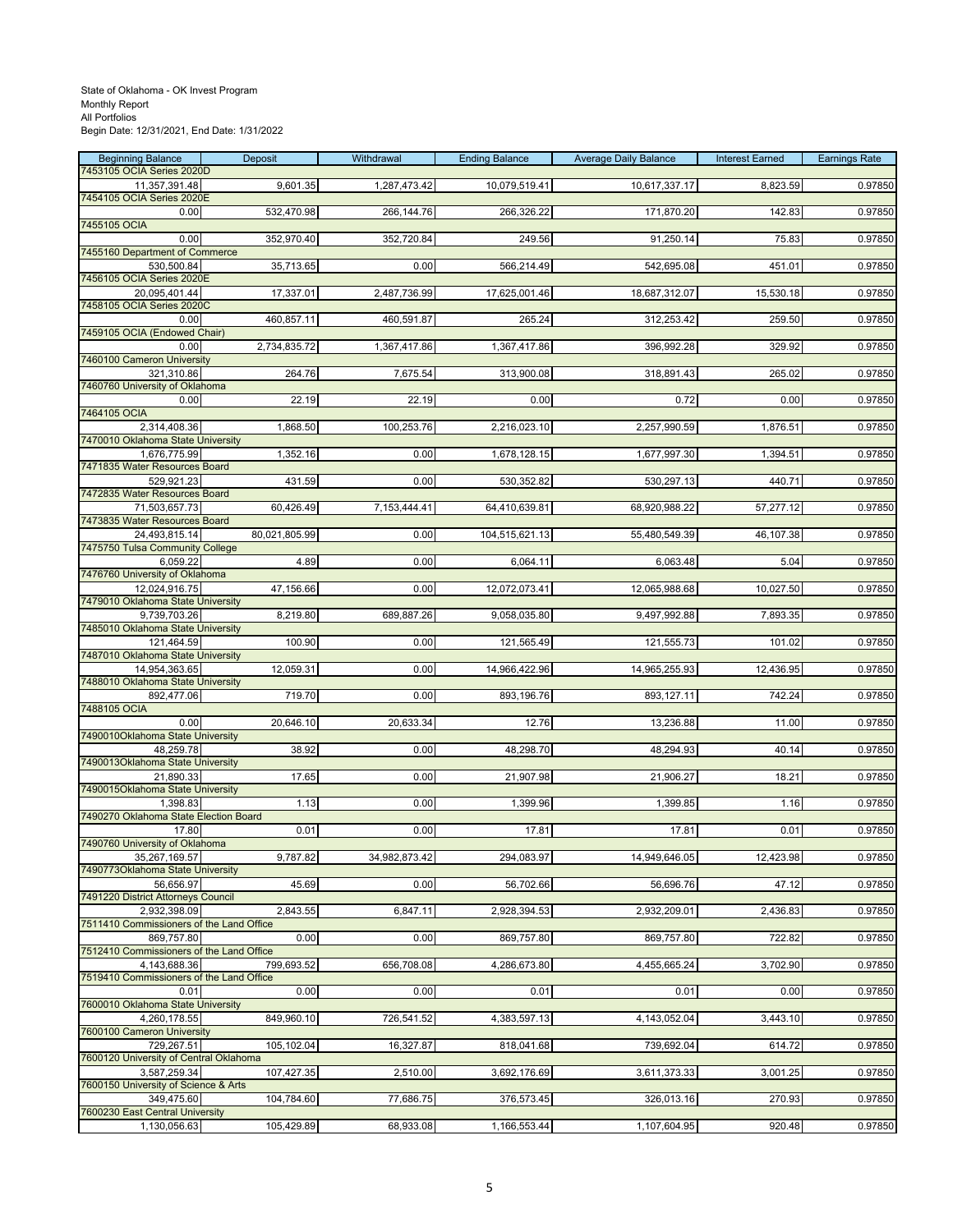| <b>Beginning Balance</b>                                     | Deposit        | Withdrawal       | <b>Ending Balance</b> | <b>Average Daily Balance</b> | <b>Interest Earned</b> | <b>Earnings Rate</b> |
|--------------------------------------------------------------|----------------|------------------|-----------------------|------------------------------|------------------------|----------------------|
| 7600420 Langston University<br>1,010,668.40                  | 78,302.31      | 16,580.79        | 1,072,389.92          | 1,023,010.77                 | 850.18                 | 0.97850              |
| 7600485 Northeastern State University                        |                |                  |                       |                              |                        |                      |
| 2,510,223.98                                                 | 110,028.91     | 68,750.72        | 2,551,502.17          | 2,521,096.87                 | 2,095.17               | 0.97850              |
| 7600490 Northern Oklahoma College                            |                |                  |                       |                              |                        |                      |
| 725,121.71<br>7600505 Northwestern Oklahoma State University | 94,629.05      | 89,412.08        | 730,338.68            | 715,135.31                   | 594.32                 | 0.97850              |
| 2,441,685.13                                                 | 95,382.28      | 29,377.55        | 2,507,689.86          | 2,448,532.69                 | 2,034.86               | 0.97850              |
| 7600530 Panhandle State University                           |                |                  |                       |                              |                        |                      |
| 96,176.38<br>7600660 Southeastern Oklahoma State Unversity   | 104,592.91     | 38.71            | 200,730.58            | 119,809.17                   | 99.57                  | 0.97850              |
| 57,318.22                                                    | 104,541.82     | 52,472.49        | 109,387.55            | 62,311.50                    | 51.78                  | 0.97850              |
| 7600665 Southwestern Oklahoma State University               |                |                  |                       |                              |                        |                      |
| 2,249,903.88                                                 | 106,309.09     | 0.00             | 2,356,212.97          | 2,275,055.67                 | 1,890.70               | 0.97850              |
| 7600760 University of Oklahoma<br>5,325,634.36               | 850,785.31     | 1,534,177.00     | 4,642,242.67          | 4,481,093.28                 |                        | 0.97850              |
| 7650010 Oklahoma State University                            |                |                  |                       |                              | 3,724.03               |                      |
| 2,272,509.91                                                 | 482,296.73     | 209,735.77       | 2,545,070.87          | 2,293,419.68                 | 1,905.96               | 0.97850              |
| 7650100 Cameron University                                   |                |                  |                       |                              |                        |                      |
| 758,275.34<br>7650120 University of Central Oklahoma         | 51,999.35      | 21,559.63        | 788,715.06            | 758,387.05                   | 630.26                 | 0.97850              |
| 1,873,941.12                                                 | 52,860.26      | 5,375.68         | 1,921,425.70          | 1,882,355.85                 | 1,564.34               | 0.97850              |
| 7650150 University of Science & Arts                         |                |                  |                       |                              |                        |                      |
| 451,133.21                                                   | 47,679.02      | 93,244.40        | 405,567.83            | 407,008.88                   | 338.25                 | 0.97850              |
| 7650230 East Central University<br>854,403.45                | 49,495.54      | 27,083.13        | 876,815.86            | 858,136.69                   | 713.16                 | 0.97850              |
| 7650420 Langston University                                  |                |                  |                       |                              |                        |                      |
| 1,521,474.83                                                 | 144,269.69     | 77,002.34        | 1,588,742.18          | 1,527,522.73                 | 1,269.46               | 0.97850              |
| 7650485 Northeastern State University                        |                |                  |                       |                              |                        |                      |
| 903,312.91<br>7650490 Northern Oklahoma College              | 52,132.50      | 6,811.01         | 948,634.40            | 910,811.29                   | 756.93                 | 0.97850              |
| 1,873,425.07                                                 | 298,408.86     | 125,886.67       | 2,045,947.26          | 1,890,378.95                 | 1,571.01               | 0.97850              |
| 7650505 Northwestern Oklahoma State University               |                |                  |                       |                              |                        |                      |
| 851,142.58                                                   | 52,074.24      | 16,091.99        | 887,124.83            | 849,340.39                   | 705.85                 | 0.97850              |
| 7650530 Panhandle State University<br>36,101.39              | 51,429.78      | 3,741.00         | 83,790.17             | 45,439.84                    | 37.76                  | 0.97850              |
| 7650660 Southeastern Oklahoma State Unversity                |                |                  |                       |                              |                        |                      |
| 44,118.99                                                    | 51,460.89      | 43,160.89        | 52,418.99             | 40,461.38                    | 33.63                  | 0.97850              |
| 7650665 Southwestern Oklahoma State University<br>608,670.00 |                | 0.00             |                       |                              |                        |                      |
| 7650760 University of Oklahoma                               | 51,878.71      |                  | 660,548.71            | 620,691.46                   | 515.83                 | 0.97850              |
| 2,910,266.99                                                 | 560,213.29     | 464,902.00       | 3,005,578.28          | 2,723,221.73                 | 2,263.15               | 0.97850              |
| 7700040 Department of Agriculture                            |                |                  |                       |                              |                        |                      |
| 11,106,725.93<br>7700041 Western Oklahoma State College      | 8,965.60       | 0.00             | 11,115,691.53         | 11,114,823.89                | 9,237.03               | 0.97850              |
| 699,570.57                                                   | 80,216.95      | 421,238.45       | 358,549.07            | 649,961.49                   | 540.15                 | 0.97850              |
| 7700131 Department of Corrections                            |                |                  |                       |                              |                        |                      |
| 28,394,466.90                                                | 2,614,333.27   | 2,922,394.73     | 28,086,405.44         | 28,076,551.63                | 23,333.15              | 0.97850              |
| 7700240 Eastern Oklahoma State College<br>1.338.950.54       | 188,828.01     | 73,862.76        | 1,453,915.79          | 1,384,719.68                 | 1,150.78               | 0.97850              |
| 7700340 State Health Department                              |                |                  |                       |                              |                        |                      |
| 1,152,161.19                                                 | 1,122,526.31   | 2,274,687.50     | 0.00                  | 325,040.51                   | 270.13                 | 0.97850              |
| 7700461 Rogers State College                                 |                |                  |                       |                              |                        | 0.97850              |
| 7,633,631.12<br>7700490 Northern Oklahoma College            | 1,702,754.44   | 1,288,076.48     | 8,048,309.08          | 7,661,157.87                 | 6,366.84               |                      |
| 6,312,817.54                                                 | 1,422,928.38   | 443,593.50       | 7,292,152.42          | 7,116,610.03                 | 5,914.29               | 0.97850              |
| 7700606 Ardmore Higher Education Center                      |                |                  |                       |                              |                        |                      |
| 0.00<br>7700633 Oklahoma City Community College              | 58.99          | 0.00             | 58.99                 | 51.38                        | 0.04                   | 0.97850              |
| 11.496.145.47                                                | 2,826,837.30   | 2,092,147.26     | 12,230,835.51         | 12,347,433.26                | 10,261.39              | 0.97850              |
| 7700660 Southeastern Oklahoma State University               |                |                  |                       |                              |                        |                      |
| 7,132,596.02                                                 | 2,252,219.97   | 6,128,722.13     | 3,256,093.86          | 3,607,083.22                 | 2,997.68               | 0.97850              |
| 7700760 University of Oklahoma<br>54,897,632.37              | 101,237,729.52 | 40,694,553.85    | 115,440,808.04        | 64,934,618.41                | 53,964.23              | 0.97850              |
| 7700830 Department of Human Services                         |                |                  |                       |                              |                        |                      |
| 785.903.74                                                   | 155,624.76     | 222,084.15       | 719,444.35            | 868,447.97                   | 721.73                 | 0.97850              |
| 7701010 Oklahoma State University                            |                |                  |                       |                              |                        |                      |
| 6,699,102.10<br>7701150 University of Science & Arts         | 32,465,873.56  | 30, 184, 291. 26 | 8,980,684.40          | 11,403,924.40                | 9,477.29               | 0.97850              |
| 3,755,252.52                                                 | 106,335.86     | 518,175.40       | 3,343,412.98          | 3,560,369.09                 | 2,958.86               | 0.97850              |
| 7701165 Connors State College                                |                |                  |                       |                              |                        |                      |
| 1,500,119.31                                                 | 1,138.30       | 253,884.63       | 1,247,372.98          | 1,405,073.80                 | 1,167.69               | 0.97850              |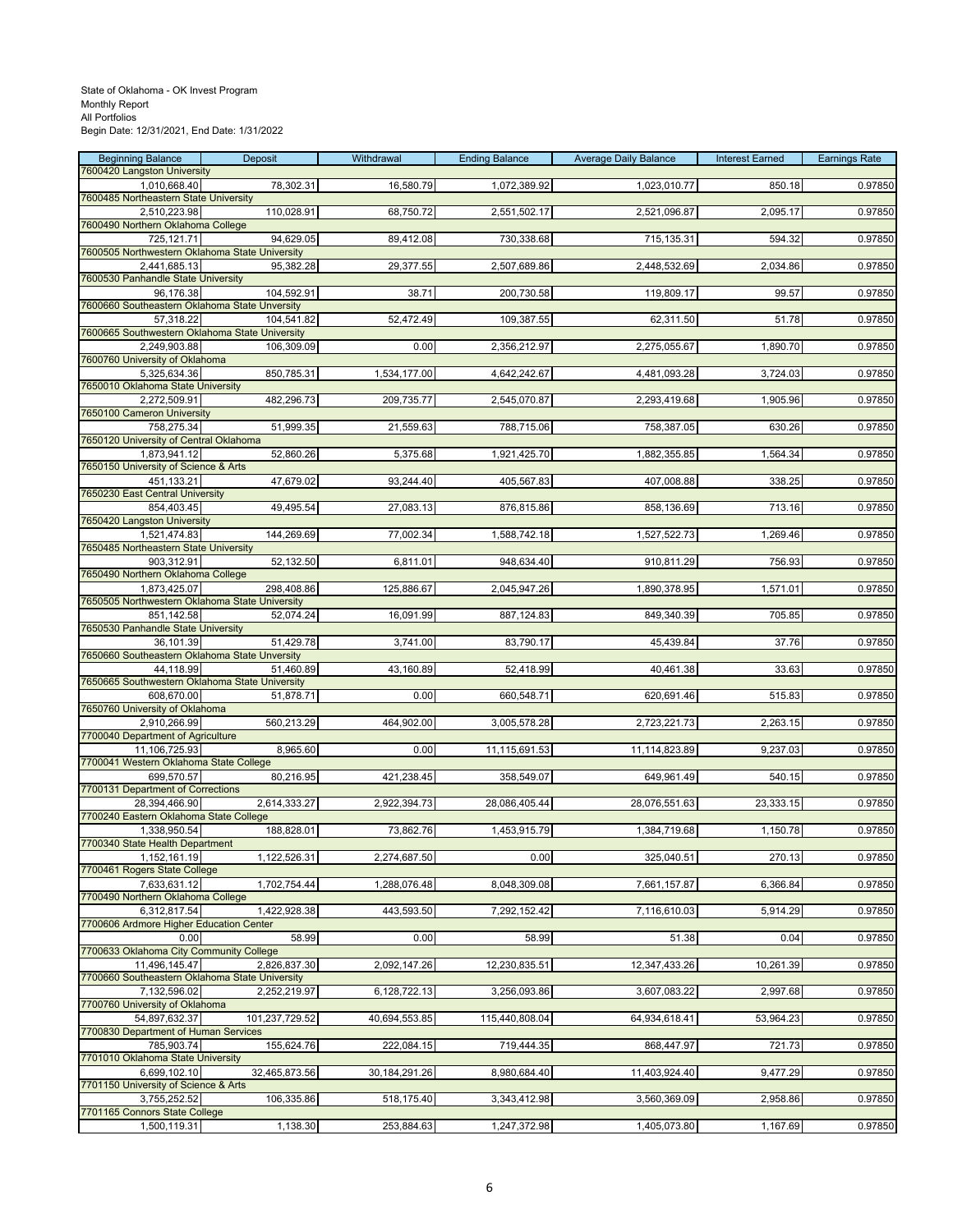| <b>Beginning Balance</b>                                    | Deposit       | Withdrawal    | <b>Ending Balance</b> | <b>Average Daily Balance</b> | <b>Interest Earned</b> | <b>Earnings Rate</b> |
|-------------------------------------------------------------|---------------|---------------|-----------------------|------------------------------|------------------------|----------------------|
| 7701400 Office of Juvenile Affairs<br>7,817.21              | 3,032.01      | 2,670.95      | 8,178.27              | 8,933.08                     | 7.42                   | 0.97850              |
| 7701480 Northeasten Oklahoma A&M College                    |               |               |                       |                              |                        |                      |
| 242,647.02                                                  | 880,598.50    | 483,264.16    | 639,981.36            | 528,552.11                   | 439.26                 | 0.97850              |
| 7701530 Panhandle State University<br>353,596.24            | 250,198.66    | 518,640.82    | 85,154.08             | 199,905.99                   | 166.13                 | 0.97850              |
| 7701605 Regents for Higher Education                        |               |               |                       |                              |                        |                      |
| 33,343,521.94                                               | 1,541,348.86  | 1,379,939.63  | 33,504,931.17         | 32,614,644.37                | 27,104.56              | 0.97850              |
| 7701650 Department of Veteran Affairs                       |               |               |                       |                              |                        |                      |
| 1,414,751.62<br>7701770 OUHSC                               | 113,184.72    | 0.00          | 1,527,936.34          | 1,475,210.16                 | 1,225.98               | 0.97850              |
| 355,445,321.19                                              | 67,464,254.63 | 48,446,743.84 | 374,462,831.98        | 372,541,780.56               | 309,602.63             | 0.97850              |
| 7701805 Department of Rehabilitation Services               |               |               |                       |                              |                        |                      |
| 174,739.64<br>7701865 Workers Compensation Commission       | 2.092.61      | 6,789.09      | 170,043.16            | 171,469.00                   | 142.50                 | 0.97850              |
| 5,602,040.66                                                | 6.994.52      | 4,921.11      | 5,604,114.07          | 5,602,752.58                 | 4,656.19               | 0.97850              |
| 7702120 University of Central Oklahoma                      |               |               |                       |                              |                        |                      |
| 18,277,598.29                                               | 3,753,105.63  | 3,114,175.68  | 18,916,528.24         | 18,719,966.75                | 15,557.32              | 0.97850              |
| 7702650 Department of Veteran Affairs<br>1,222,354.31       | 99,697.15     | 0.00          | 1,322,051.46          | 1,274,927.70                 | 1,059.53               | 0.97850              |
| 7703650 Department of Veteran Affairs                       |               |               |                       |                              |                        |                      |
| 1,750,457.12                                                | 179.363.88    | 0.00          | 1,929,821.00          | 1,854,112.74                 | 1,540.87               | 0.97850              |
| 7704120 University of Central Oklahoma<br>178,337.58        | 1,202,224.86  | 1,252,024.65  | 128,537.79            | 190,453.23                   | 158.28                 | 0.97850              |
| 7704650 Department of Veteran Affairs                       |               |               |                       |                              |                        |                      |
| 1,337,281.60                                                | 113,597.89    | 0.00          | 1,450,879.49          | 1,408,790.11                 | 1,170.78               | 0.97850              |
| 7704865 Workers Compensation Commission                     |               |               |                       |                              |                        |                      |
| 45,686.17<br>7705505 Northwestern Oklahoma State University | 36.84         | 0.00          | 45,723.01             | 45,718.26                    | 37.99                  | 0.97850              |
| 2,137,259.30                                                | 169,376.79    | 314,386.72    | 1,992,249.37          | 2,016,814.95                 | 1,676.08               | 0.97850              |
| 7705650 Department of Veteran Affairs                       |               |               |                       |                              |                        |                      |
| 1,363,031.61<br>7705675 Self Insurance Guaranty Fund        | 121,983.61    | 0.00          | 1,485,015.22          | 1,423,466.47                 | 1,182.98               | 0.97850              |
| 2,301,022.69                                                | 1,866.89      | 4,355.13      | 2,298,534.45          | 2,299,848.31                 | 1,911.30               | 0.97850              |
| 7705865 Workers Compensation Commission                     |               |               |                       |                              |                        |                      |
| 43,194.46                                                   | 34.83         | 0.00          | 43,229.29             | 43,224.80                    | 35.92                  | 0.97850              |
| 7706452 CMHC, Rep payee account<br>8,487.29                 | 6.84          | 0.00          | 8,494.13              | 8,493.47                     | 7.06                   | 0.97850              |
| 7706650 Department of Veteran Affairs                       |               |               |                       |                              |                        |                      |
| 524,121.31                                                  | 62,807.02     | 0.00          | 586,928.33            | 551,160.02                   | 458.04                 | 0.97850              |
| 7706750 Tulsa Community College                             |               |               |                       |                              |                        |                      |
| 5,260,515.91<br>7706865 OK Workers Comp Commission          | 834,743.83    | 764,171.28    | 5,331,088.46          | 4,904,650.85                 | 4,076.03               | 0.97850              |
| 177,414.58                                                  | 143.07        | 0.00          | 177,557.65            | 177,539.19                   | 147.54                 | 0.97850              |
| 7707452 CMHC, Rep payee account                             |               |               |                       |                              |                        |                      |
| 10,191.44<br>7707585 Department of Public Safety            | 32,126.26     | 31,261.17     | 11,056.53             | 16,192.69                    | 13.46                  | 0.97850              |
| 3,974,011.47                                                | 301,247.44    | 0.00          | 4,275,258.91          | 4,168,033.50                 | 3,463.86               | 0.97850              |
| 7707605 Regents for Higher Education                        |               |               |                       |                              |                        |                      |
| 199.469.080.60<br>7707650 Department of Veteran Affairs     | 5,952,793.95  | 64,718,215.35 | 140,703,659.20        | 182,095,297.81               | 151,331.17             | 0.97850              |
| 785,639.96                                                  | 52,612.45     | 0.00          | 838,252.41            | 815,888.78                   | 678.05                 | 0.97850              |
| 7707865 OK Workers Comp Commission                          |               |               |                       |                              |                        |                      |
| 244,287.46                                                  | 196.99        | 0.00          | 244,484.45            | 244,459.03                   | 203.16                 | 0.97850              |
| 7708108 Carl Albert State College<br>6.722.798.44           | 0.00          | 564,144.40    | 6,158,654.04          | 6,432,854.88                 | 5,346.05               | 0.97850              |
| 7708605 Regents for Higher Education                        |               |               |                       |                              |                        |                      |
| 160.91                                                      | 0.13          | 0.00          | 161.04                | 161.02                       | 0.13                   | 0.97850              |
| 7709605 Regents for Higher Education                        |               |               |                       |                              |                        |                      |
| 4,535,671.35<br>7710350 Oklahoma Historical Society         | 5,506.23      | 0.00          | 4,541,177.58          | 4,540,157.42                 | 3,773.12               | 0.97850              |
| 1,304,417.28                                                | 1,051.89      | 0.00          | 1,305,469.17          | 1,305,367.37                 | 1,084.83               | 0.97850              |
| 7710452 Oklahoma Department of Mental Health                |               |               |                       |                              |                        |                      |
| 1,556,778.24<br>7710605 Regents for Higher Education        | 7,348.02      | 0.00          | 1,564,126.26          | 1,560,216.41                 | 1,296.63               | 0.97850              |
| 2,987,046.63                                                | 20,956.98     | 100.00        | 3,007,903.61          | 3,000,936.45                 | 2,493.94               | 0.97850              |
| 7711185 Corporation Commission                              |               |               |                       |                              |                        |                      |
| 63,654,937.25                                               | 2,425,098.31  | 220,374.48    | 65,859,661.08         | 64,124,422.51                | 53,290.91              | 0.97850              |
| 7711420 Langston University<br>698,214.90                   | 1,251,750.00  | 1,112,954.53  | 837,010.37            | 538,314.63                   | 447.37                 | 0.97850              |
| 7711452 Griffin Memorial Hospital Rep Payee                 |               |               |                       |                              |                        |                      |
| 78,541.39                                                   | 663.34        | 62.40         | 79,142.33             | 78,874.83                    | 65.55                  | 0.97850              |